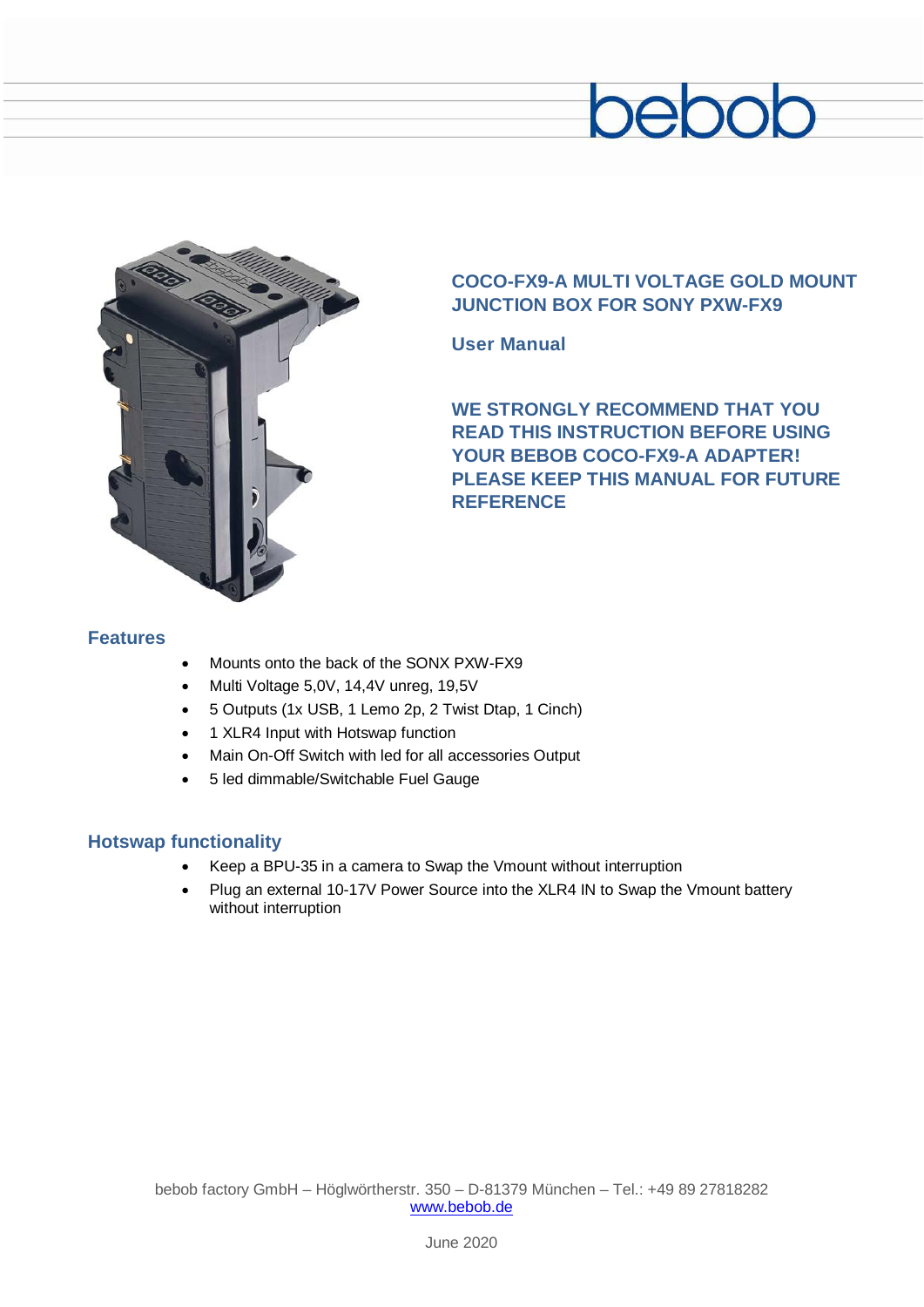## 200

### **Fuel Gauge**



### **Safety instructions**

- Only for professional use! Keep the COCO-FX9-A out of reach of children and personnel that has not been instructed in the use!
- Use only with recommended batteries.
- Keep the COCO-FX9-A dry and do not immerse in water.
- Do not attempt to open or repair the COCO-FX9-A. Contact your dealer for help if it becomes defective.
- Handle with care! Do not throw! Do not drop!
- Remove the battery from the COCO-FX9-A when not in use for a longer period of time

### **Warranty**

- The COCO-FX9-A is covered by a 2 years unconditional warranty on all parts.
- For warranty issues or if you have any additional questions, please contact the appropriate bebob distributor listed at [www.bebob.de.](http://www.bebob.de/)